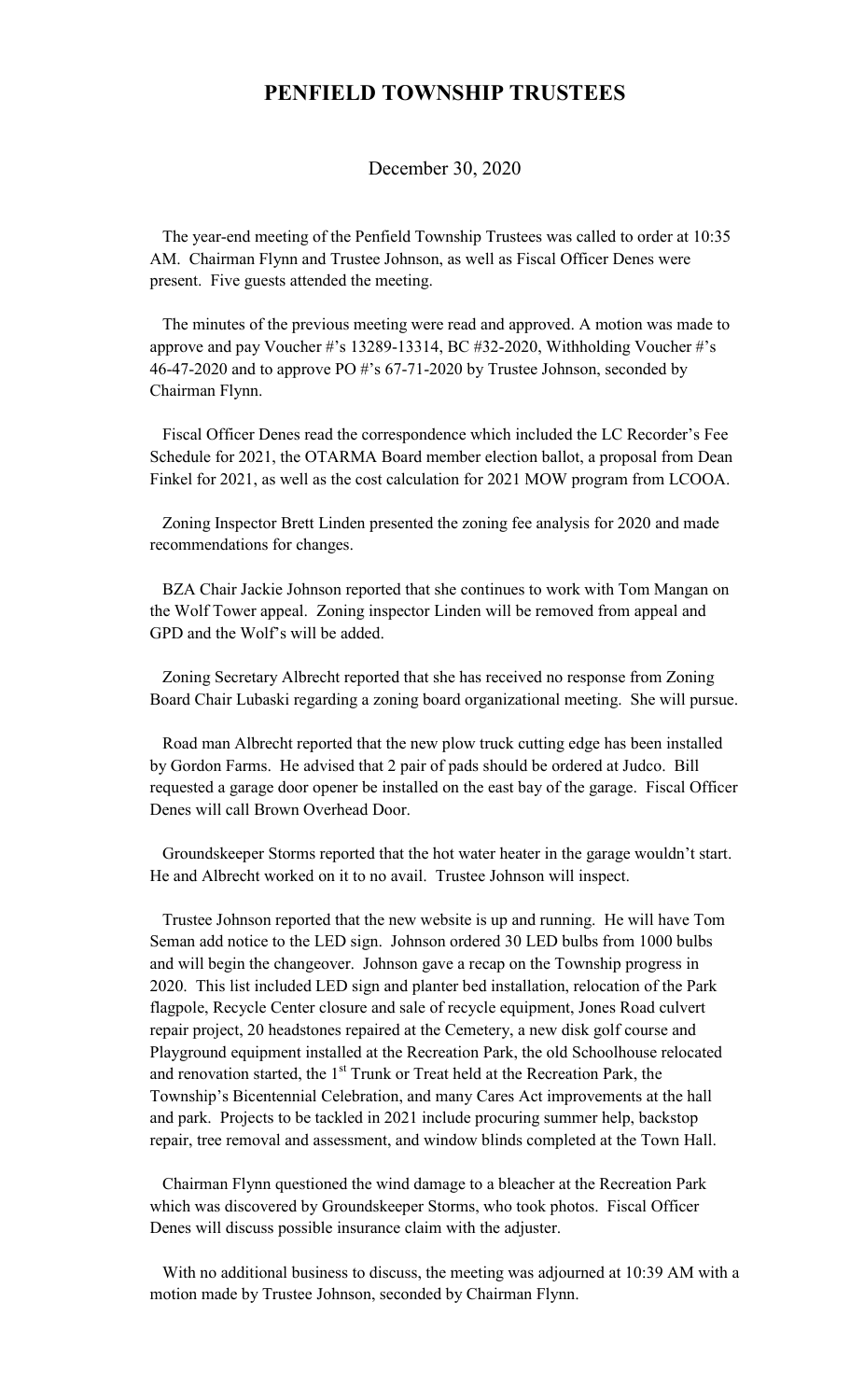The 2021 Organizational Meeting was called to order at 10:42 AM. Chairman Flynn and Trustee Johnson were in attendance, as well as Fiscal Officer Denes. Five guests attended.

Chairman Flynn made a motion, seconded by Trustee Johnson, to approve LCOOA funding for 2021.

## 20-010

Trustee Johnson made a motion, seconded by Chairman Flynn, to void initial Inter-fund Advance from General Fund 1000-920-920-000 to SWAC Fund 2903-941-000 and to issue a Permanent Transfer. SWAC Fund 2903-941-000 and to issue a Permanent Transfer.

## 20-011

Chairman Flynn made a motion, seconded by Trustee Johnson, to elect Duane Johnson as Penfield Township's representative to the Board of Trustees of the South Lorain County Ambulance District with Eric Flynn serving as alternative for a term of one (1) year commencing 1/1/2021.

#### 20-012

Chairman Flynn made a motion, seconded by Trustee Johnson, to elect Richard Conrad as Penfield Township's representative to the Rural Lorain County Water Authority Board of Trustees for a term of four (4) years commencing 1/1/2021.

## 20-013

Trustee Johnson made a motion, seconded by Chairman Flynn, to elect Eric Flynn as Penfield Township's Representative to the SLCFD's Board with Richard Conrad serving as alternate.

## 20-014

Chairman Flynn made a motion, seconded by Trustee Johnson, to elect Richard Conrad as Chairman of the Trustees for 2021.

#### 20-015

Chairman Flynn made a motion, seconded by Trustee Johnson, to elect Duane Johnson as Vice Chairman of the Trustees for 2021.

### 20-016

Trustee Johnson made a motion, seconded by Chairman Flynn, to elect Eric Flynn as Drug Officer for 2021.

## 20-017

Chairman Flynn made a motion, seconded by Trustee Johnson, to elect Duane Johnson as Penfield Township's Cemetery Sexton, and that all fees remain the same. A copy of the fee schedule will be attached to the minutes.

#### 20-018

Trustee Johnson made a motion, seconded by Chairman Flynn, that all 3 Trustees shall jointly chair the Town Hall Department, and that all fees remain the same. A copy of the fee schedule will be attached to the minutes.

#### 20-019

Chairman Flynn made a motion, seconded by Trustee Johnson, that all 3 Trustees shall jointly chair the Road Department.

#### 20-020

Trustee Johnson made a motion, seconded by Chairman Flynn, that Huntington will continue as the Township's Primary Depository for funds.

### 20-021

Chairman Flynn made a motion, seconded by Trustee Johnson that all Zoning Fees remain the same. A copy of the fee schedule will be attached to the minutes.

## 20-022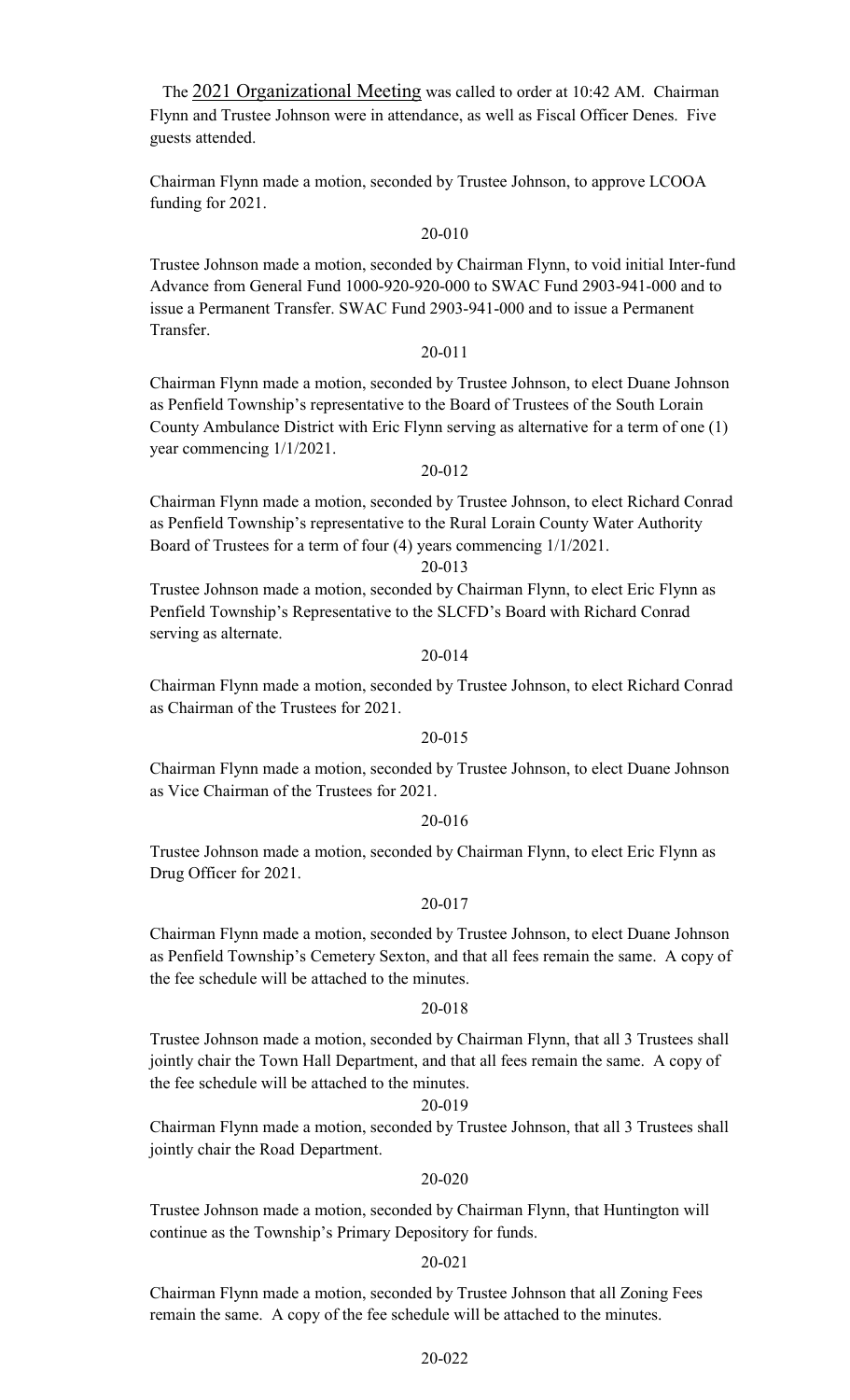Appointments to the Zoning Board and BZA were tabled pending further discussion.

Trustee Johnson made a motion, seconded by Chairman Flynn, that the following employees be re-hired for 2021; Brett Linden, Bill Albrecht, Bob Storms, Theresa Seman, Tom Seman, and Linda Albrecht. A compensation schedule will be attached to the minutes.

## 20-023

Chairman Flynn made a motion, seconded by Trustee Johnson, to go into Executive Session at 11:25 AM to discuss compensation of public employees.

| Roll Call: Chairman Flynn | Yes    |
|---------------------------|--------|
| Trustee Conrad            | Absent |
| Trustee Johnson           | Yes    |

Chairman Flynn called the meeting back in regular session at 11:54 AM.

| Roll Call: | Chairman Flynn  | Here   |
|------------|-----------------|--------|
|            | Trustee Conrad  | Absent |
|            | Trustee Johnson | Here   |

Trustee Johnson made a motion, seconded by Chairman Flynn, that the Township Trustees' meetings will be held at 7:30 PM on the  $1<sup>st</sup>$  and  $3<sup>rd</sup>$  Tuesdays of each month at the Township Hall, with the exception of July  $6<sup>th</sup>$ , and August  $14<sup>th</sup>$ . The Year End and Organizational Meeting will be held Wednesday, December 29<sup>th</sup> at 10:00 AM. Pride Day will be held May  $15<sup>th</sup>$ . Dumpster Days will be held May  $15<sup>th</sup>$ , August  $14<sup>th</sup>$ , and October  $16<sup>th</sup>$ . Earth Day Concert will be held April  $24<sup>th</sup>$ , and Holiday Concert December  $4<sup>th</sup>$  pending availability of the Keystone Community Band.

#### 20-024

Chairman Flynn made a motion, seconded by Trustee Johnson, to establish the Fiscal Officer's authority to make supplemental appropriations as needed to conduct Township business and to execute transfers to and from investment accounts as needed to conduct Township business.

### 20-025

Trustee Johnson made a motion, seconded by Chairman Flynn, authorizing the Fiscal Officer to create Blanket Certificates up to a maximum of \$5,000 each, with all expiring at calendar year end.

#### 20-026

Chairman Flynn made a motion, seconded by Trustee Johnson, to reimburse mileage at the 2021 IRS rate of \$0.56 per mile.

## 20-027

Trustee Johnson made a motion, seconded by Chairman Flynn, that the Trustees' and Fiscal Officer's salaries will be paid in compliance with ORC 505.24.

#### 20-028

Chairman Flynn made a motion, seconded by Trustee Johnson, that the maximum monthly payment for health care through Lorain County Commissioners for the Trustee's will be \$7,419.00; and \$986.00 for the Fiscal Officer. The total annual payment will not exceed \$100,860.00.

#### 20-029

Trustee Johnson made a motion, seconded by Chairman Flynn, that the Records Retention Committee consist of Duane Johnson as Trustee, Fiscal Officer, Vicki Denes,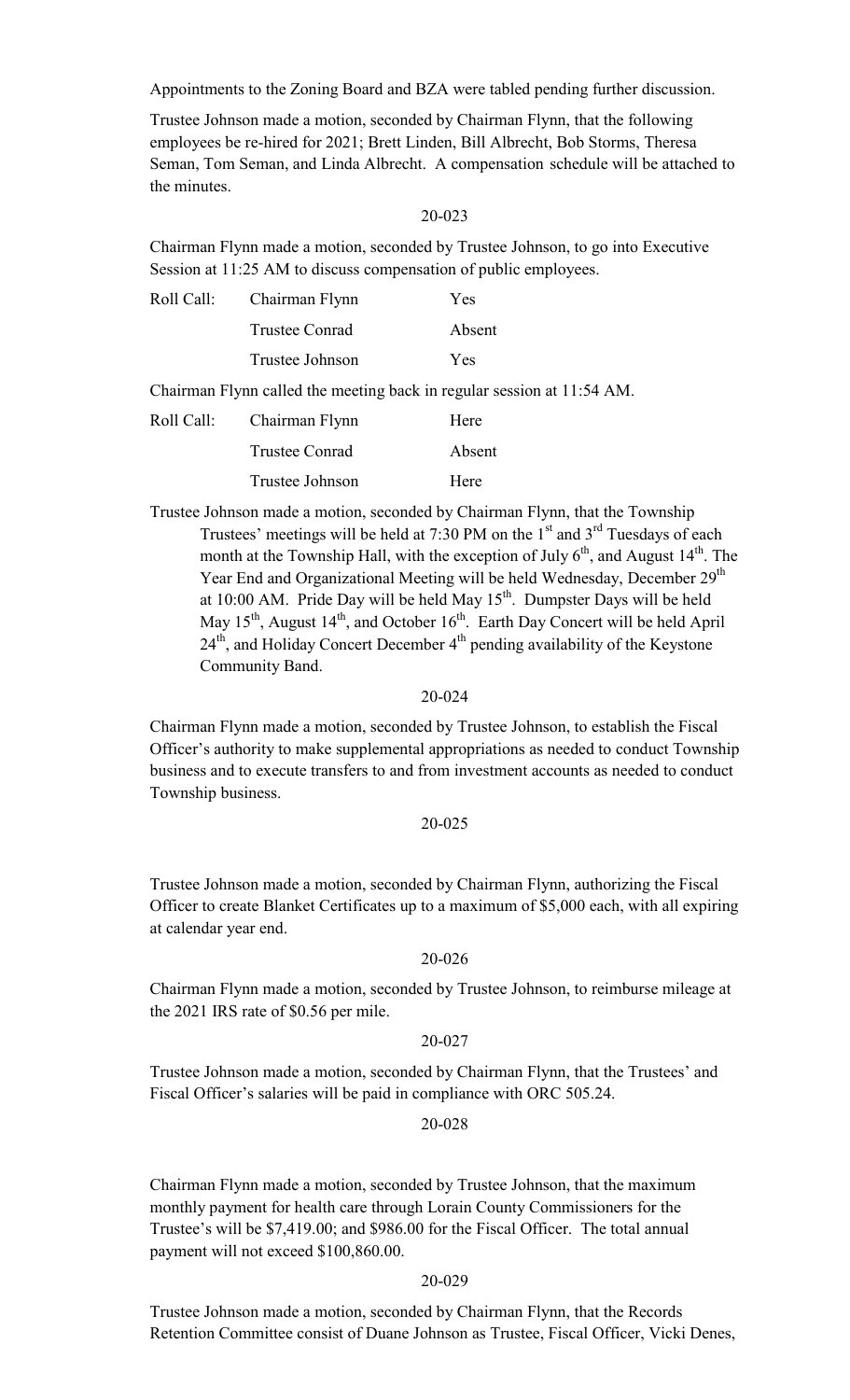and Jackie Johnson as the Township resident. The Committee will meet at a date to be decided prior to year-end.

## 20-030

Chairman Flynn made a motion, seconded by Trustee Johnson, to approve Permanent Appropriations in the amount of \$486,157.76.

## 20-031

Trustee Johnson made a motion, seconded by Chairman Flynn, to appoint Richard Conrad as the Township's representative to the Trash Consortium.

## 20-032

Park Board organization and board appointments were tabled until further discussion.

With no additional business to discuss, the meeting was adjourned at 12:05 PM.

Note: Newsletter Folding Date: April  $6<sup>th</sup>$ .

## **PENFIELD TOWNSHIP TRUSTEES**

December 30, 2020 Pg.4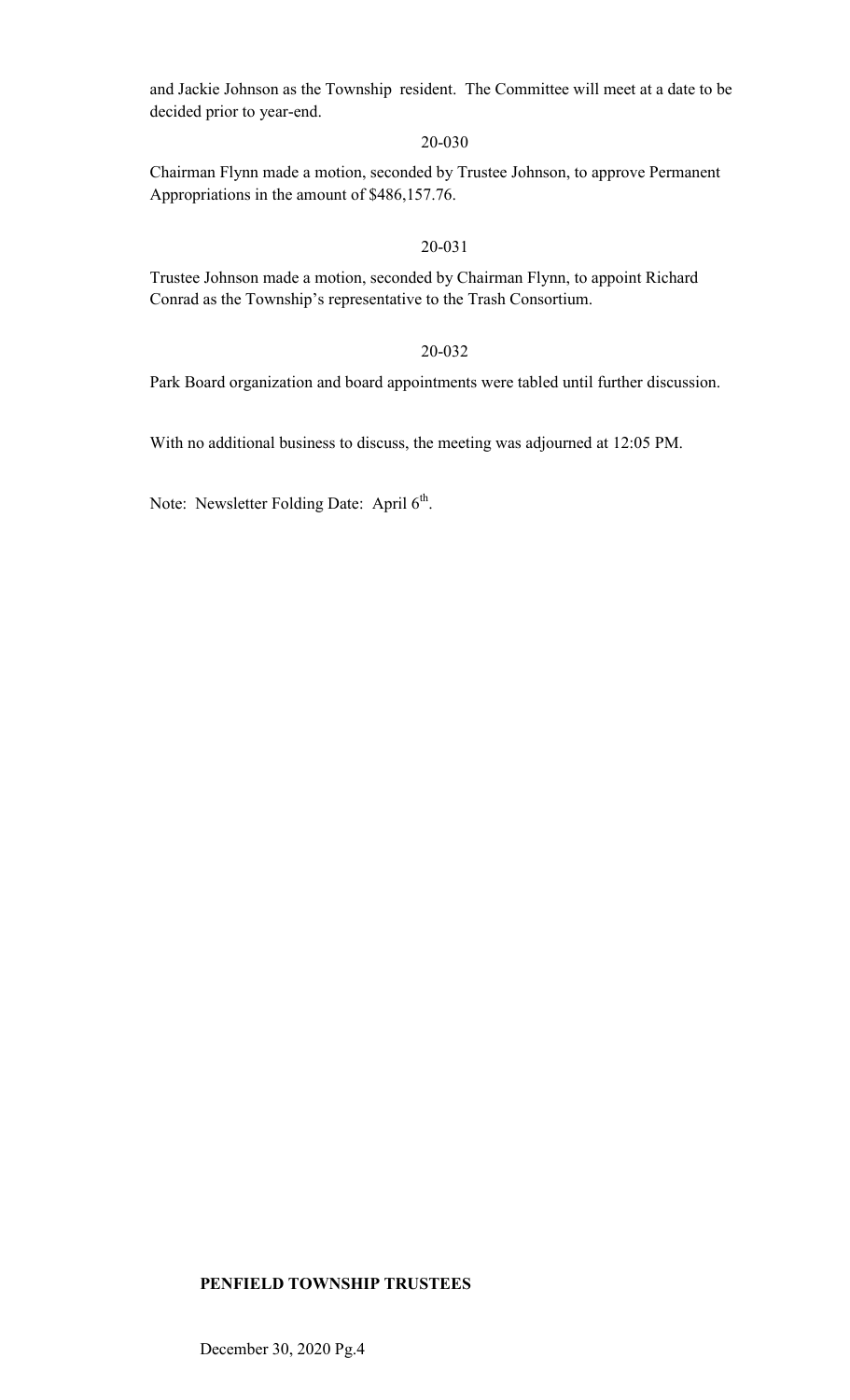## **Penfield Township Cemetery**

(Effective June 16, 2010)

## **Fee Schedule**

| Resident grave                 | \$200 |                    |       |
|--------------------------------|-------|--------------------|-------|
| Non-resident grave             |       | \$1,000            |       |
| Opening and closing            |       | \$500              |       |
| Opening and closing – Saturday |       |                    | \$550 |
| Opening and closing – Holiday  |       |                    | \$600 |
| Cremation                      |       | \$100              |       |
| Infant                         |       | \$100              |       |
| Disinterment                   |       | \$500              |       |
| Footers:                       |       |                    |       |
| All stones                     |       | \$45 per foot $_1$ |       |
|                                |       |                    |       |

1. Effective January 1, 2020

**Town Hall (Small Hall)** 

## Hall Rental Fee Schedule

(Effective January 1, 2019)

| Deposit                                        | \$100.00 <sub>1</sub> |
|------------------------------------------------|-----------------------|
| Rental Fee                                     | \$100.00              |
| <b>Community Room</b>                          |                       |
| Deposit                                        | $$250.00_1$           |
| Rental Fee                                     | \$300.00              |
| <b>Additional Fees (Either hall)</b>           |                       |
| Reentry Fee                                    | \$20.00               |
| Opening, on day prior to rental, after 5:00 PM | \$50.00               |

## **PENFIELD TOWNSHIP TRUSTEES**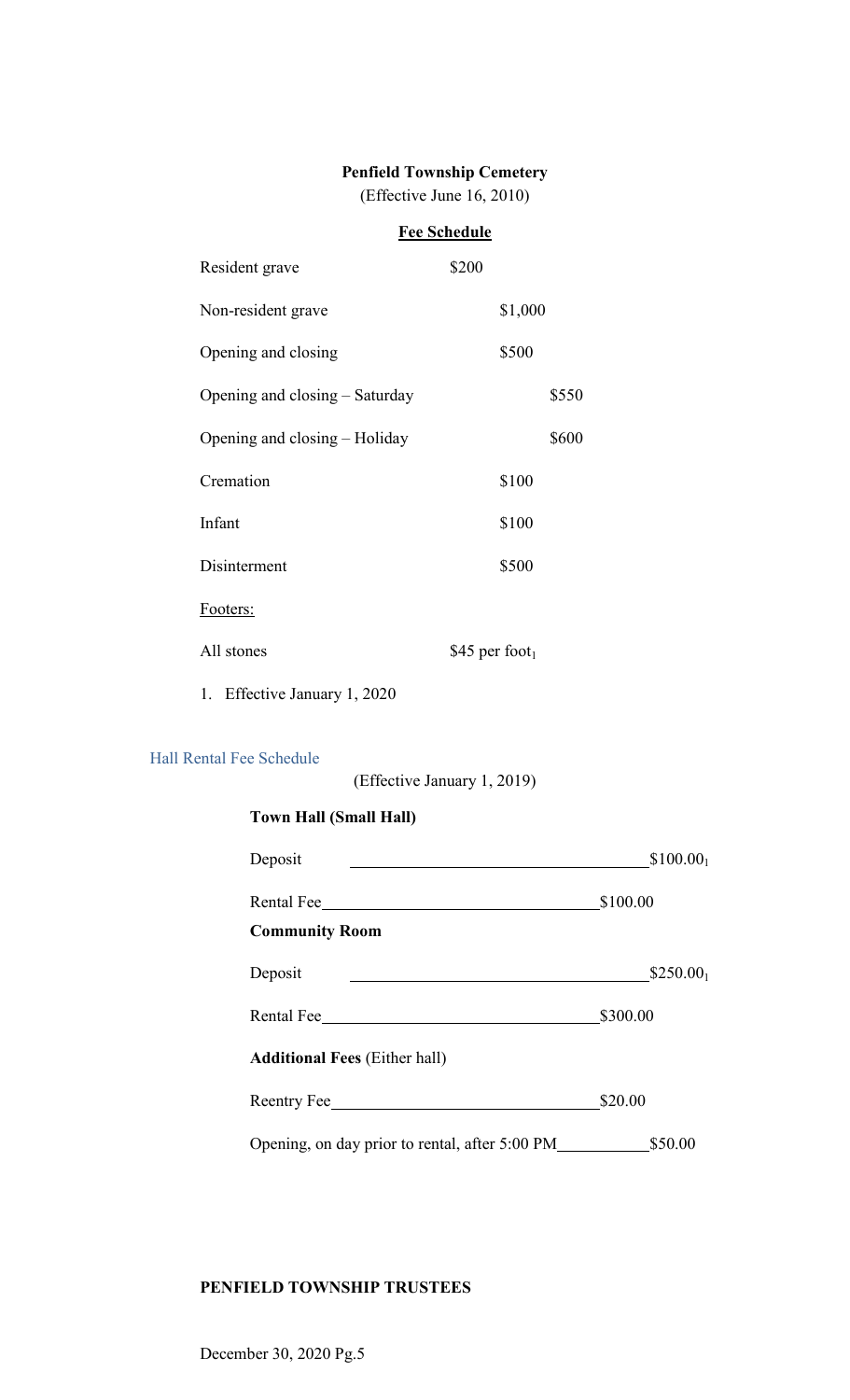The cost of damage or extraordinary cleaning requirements will be determined by the Trustees and staff and will be deducted from the security deposit or, if extensive, will be billed separately.

The halls are rent-free for community youth groups such as 4-H and Boy and Girl Scouts. The hall is also rent-free for the Penfield Historical Society and the Penfield Recreation Board.<sup>1</sup>

The halls are rented at half price for community groups holding fundraisers, such as KATS and KYO.<sup>1</sup>

The Community Room (Large Hall) is free for wakes and luncheons held for deceased Penfield Township residents. (People who were living in Penfield when they died or had been until they moved to a nursing facility).1

Other discounts may be given at the Trustee's discretion.<sub>1</sub>

1. Added December 30, 2019. Effective January 1, 2020.

## **Penfield Township Zoning Permit Fees**

Revised December 30, 2019

| New House<br><u> 1980 - Jan Stein Stein, fransk politik (f. 1980)</u>                                                    | $$450.00_1$ |
|--------------------------------------------------------------------------------------------------------------------------|-------------|
| Accessory Building or Garage 50.20 per square foot (\$50.00 min \$300<br>max)                                            |             |
| $\frac{$80.00_1}{2}$                                                                                                     |             |
|                                                                                                                          |             |
| $$40.00_1$                                                                                                               |             |
|                                                                                                                          | $$75.00_1$  |
| Driveway (Township Roads) Manual Manual Manual Manual Manual Manual Manual Manual Manual Manual Manual Manual<br>\$25.00 |             |
| Fence (Residential or Commercial)<br><u>Fence</u> (Residential or Commercial)<br>$$35.00_1$                              |             |
| Ft.                                                                                                                      |             |
| \$100.00                                                                                                                 |             |
| additional antenna <sub>1</sub>                                                                                          |             |
| Conditional Use Permit Conditional Use Permit<br>$$250.00_1$                                                             |             |
| Conditional Use Renewal Conditional Conditional Use Renewal<br>$\frac{$60.00_1}{ }$                                      |             |
| Application for Zoning Change<br>$$350.00_1$                                                                             |             |
| Application for Variance<br>$\frac{\$350.00_1}{\$350.00_1}$                                                              |             |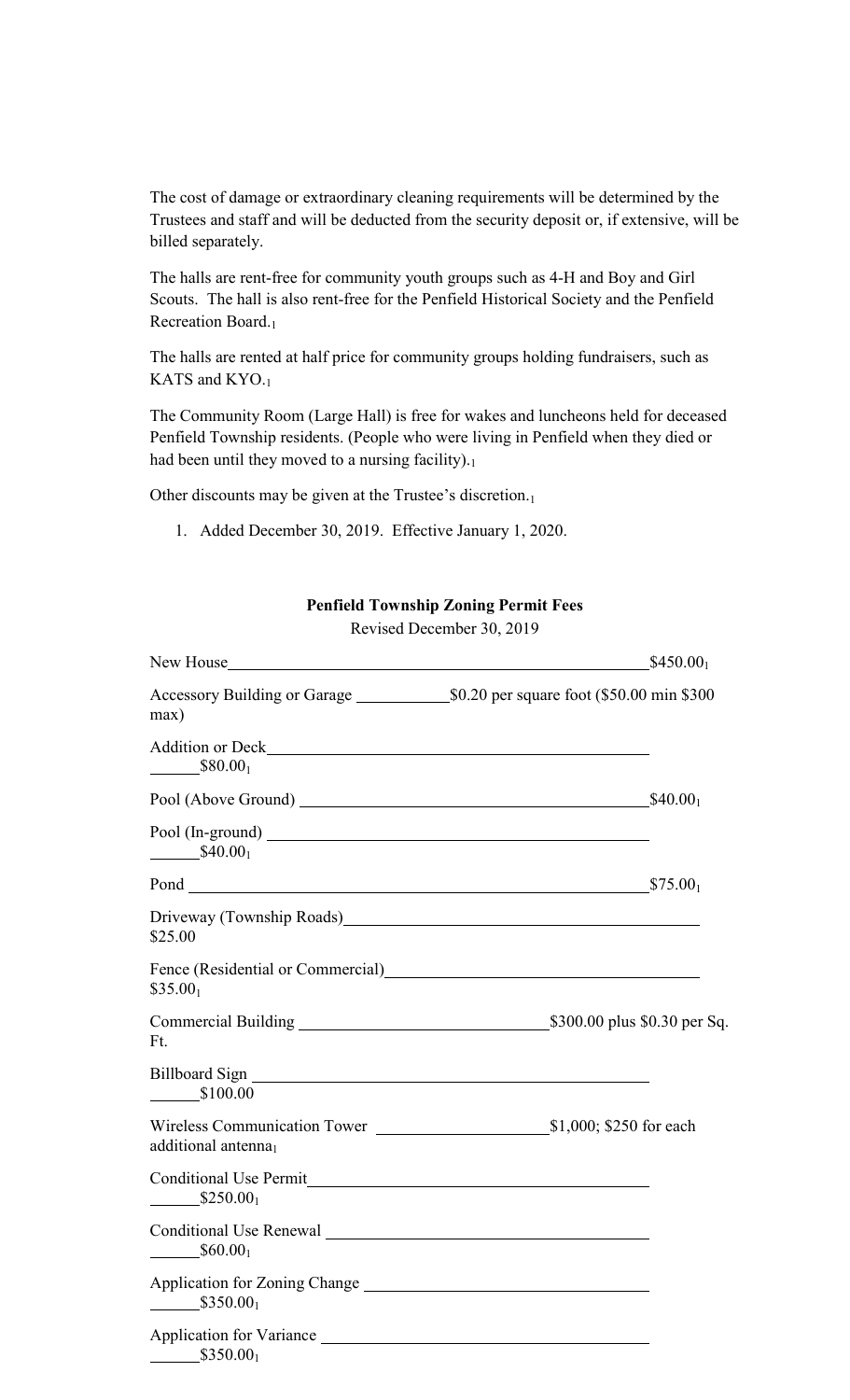| Application to Appeal Decision<br>\$350.00 <sub>1</sub> |            |
|---------------------------------------------------------|------------|
| Security Deposit on Mobile Home<br>\$1,000.00           |            |
| Security Deposit Old Home Removal<br>\$5,000.00         |            |
| Zoning Resolution<br>\$15.00                            |            |
| Zoning Map                                              | \$1.00     |
| Zoning Pages<br>page                                    | $$.10$ per |
| Other Copies<br>page                                    | \$.10~per  |

Fees are doubled if construction begins before obtaining a permit!

1. Effective January 1, 2020

## **PENFIELD TOWNSHIP TRUSTEES**

December 30, 2020 Pg.6

# **2021 Compensation**

|                 | *******     | 2021     | *******  | ******* |                 |
|-----------------|-------------|----------|----------|---------|-----------------|
|                 | Hourly      | Monthly  | Annual   | Per     | Annual<br>Gross |
|                 | Rate        | Salary   | Salary   | Meeting |                 |
| Albrecht, Bill  | 17.50<br>S  |          |          |         |                 |
| Albrecht, Linda |             |          | \$725.00 |         |                 |
| Linden, Brett   |             | \$750.00 |          |         |                 |
| Seman, Theresa  | \$<br>14.50 |          |          |         |                 |
| Seman, Thomas   | 14.50<br>S  |          |          |         |                 |
| Storms, Robert  | 16.50<br>S  |          |          |         |                 |
| Zoning Bd.      |             |          |          | \$40.00 |                 |